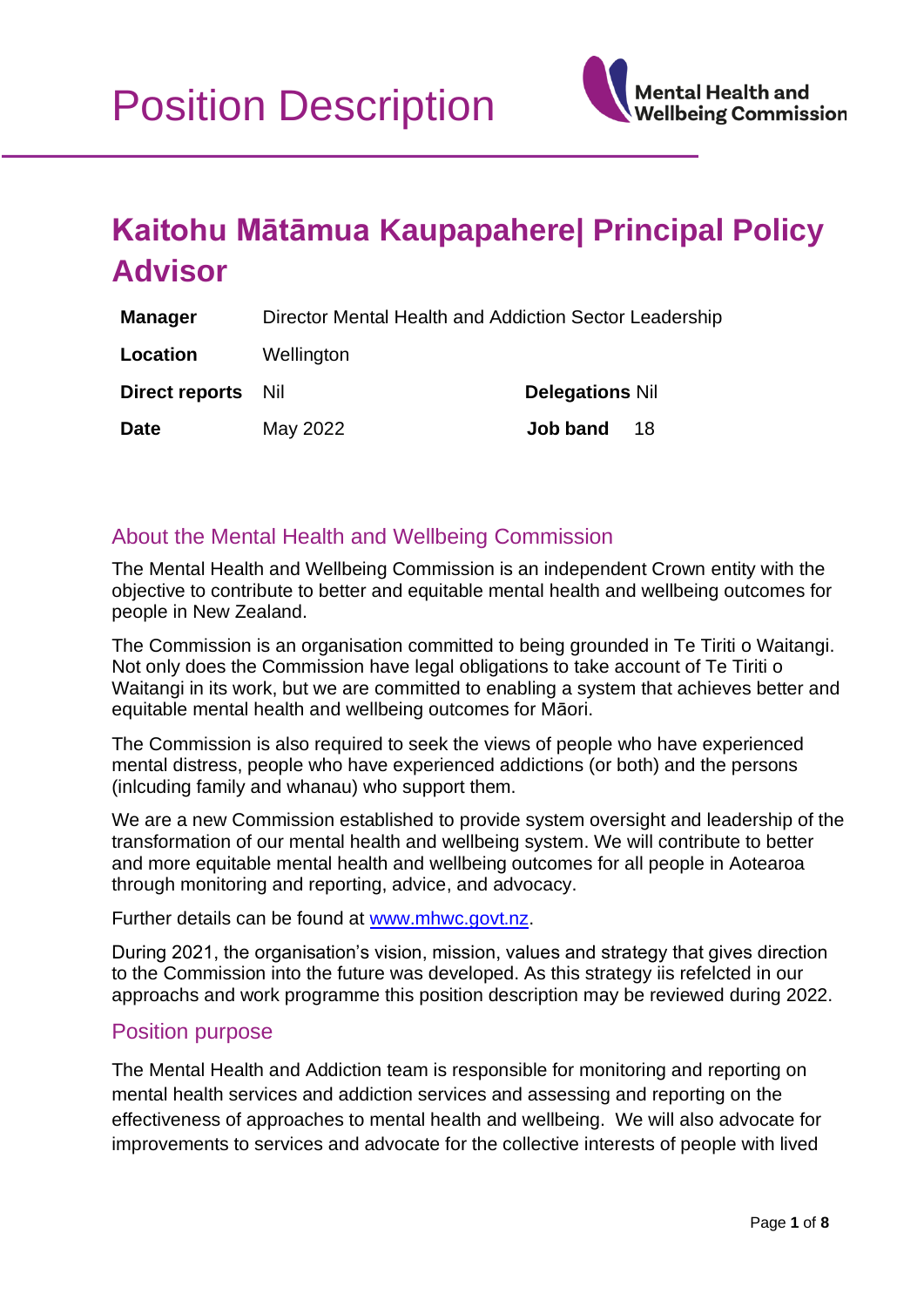

experience of mental distress or addiction (or both), and the people, family, and whānau who support them.

Our aim is to be a thought leader in the mental health and addiction sector to shape the development of services and approaches. The principal policy advisor position plays an important role in the delivery of critical pieces of work. This will include providing quality policy advice on areas noted above, leading specific insights and advocacy projects, and writing reports and submissions. The role will also provide oversight and advice into other team members' projects.

## Vision, Mission and Values

The Commission's vision is: *Tū tāngata mauri ora*, thriving together.

The mission is: *Whakawateatia e tātou he ara oranga*, clearing pathways to wellbeing for all

Our values are:

*Tūhonotanga* – we are inlcusive, connected and stronger for it

*Māia* – we are courageous and speak up about what is important to people

*Māramatanga* – we learn by listening, seek knowledge, and use it for good.

*Tika* – we are fair and respectful in supporting pathways to wellbeing

*Aroha* – we work with compassion – we care about the work we do and the people of Aotearoa



## Organisational Structure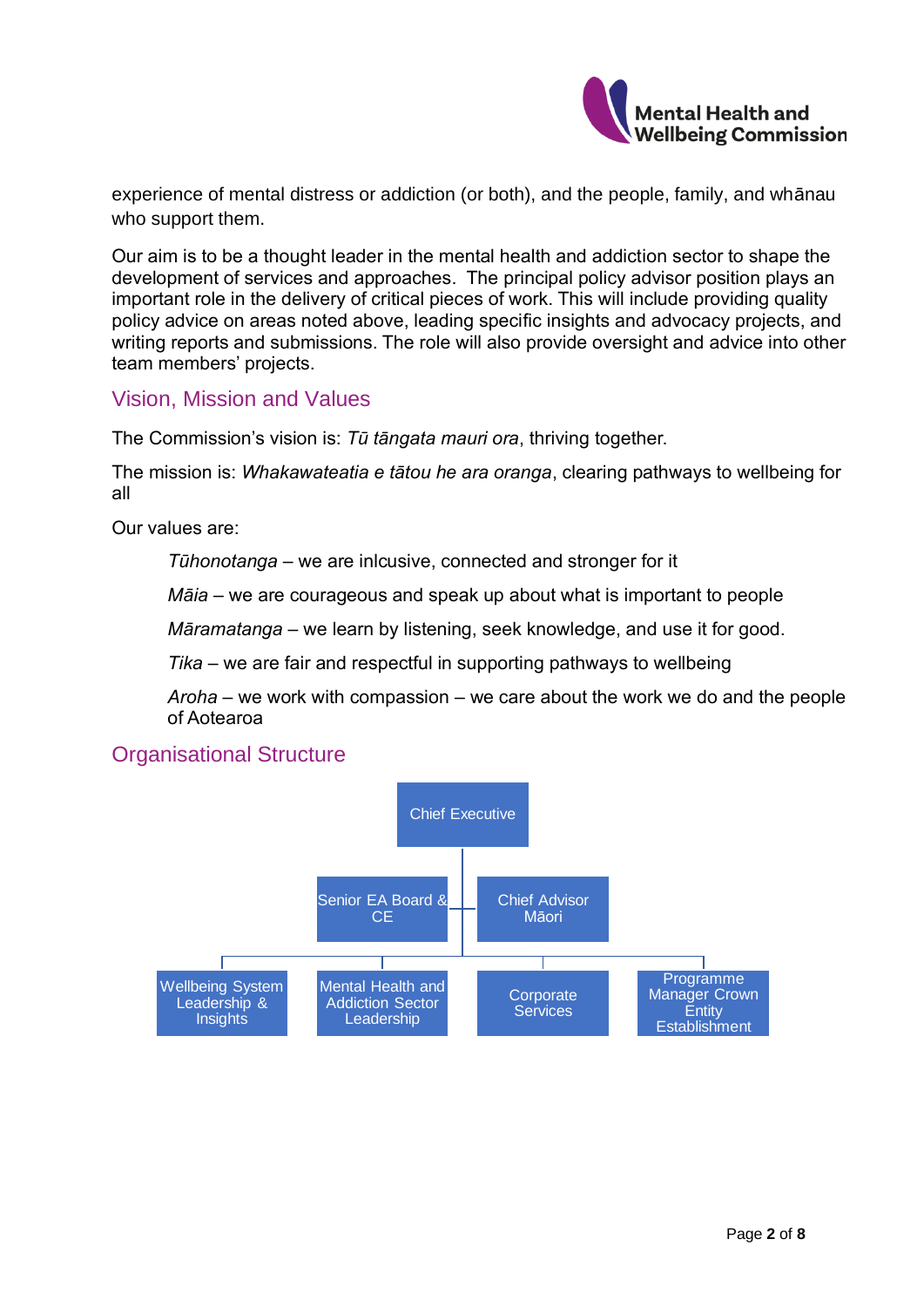

# Key accountabilities

## Te Tiriti o Waitangi

- Contribute to the Commission's plan to become a Te Tiriti o Waitangi grounded organisation.
- Ensures all work is undertaken in accordance with Te Tiriti o Waitangi.
- Work in partnership with Māori to integrate a te ao Māori approach to the mental health and addiction wellbeing system.

## Policy and performance

- Lead the development of documents including policy advice, monitoring reports, planning documents, submissions, and other documents that are aligned to the Commission's work progrtamme.
- Prepare and draft documents on key Commission initiatives, including briefings, operational and strategic policy, regular reports, and advice for the Board, Chief Executive, and Minister.

Support and contribute to the ongoing development and implementation of the He Ara Āwhina Mental Health and Addiction Service Monitoring Framework, including reporting in order to drive change.

#### Strategy and Planning

- Support the Commission's monitoring, leadership and advocacy work for the mental health and addiction sector.
- Identify any gaps in information required to monitor performance.
- Contribute to the development and continuous improvement of processes, tools, and frameworks within the wider team.
- Keep up to date with the external environment and ensure the Commission is positioned well to meet future challenges.

#### Leadership and relationships

- Provide coaching and in-depth analytical support to Policy Analysts and Senior Policy Analysts.
- Lead and work with others to ensure all work is well planned, using work planning tools and methods, to deliver high quality policy advice.
- Take responsibility for the professional peer review of Policy Analysts' and Senior Policy Analysts' work to ensure quality, validity, accuracy, and consistency.
- Work closely with key stakeholders including, but not limited to, the Ministry of Health, mental health and addiction services, people and networks of lived experience, Māori, and Pacific peoples, to ensure policy development is fit for purpose and aligns with the findings in He Ara Oranga.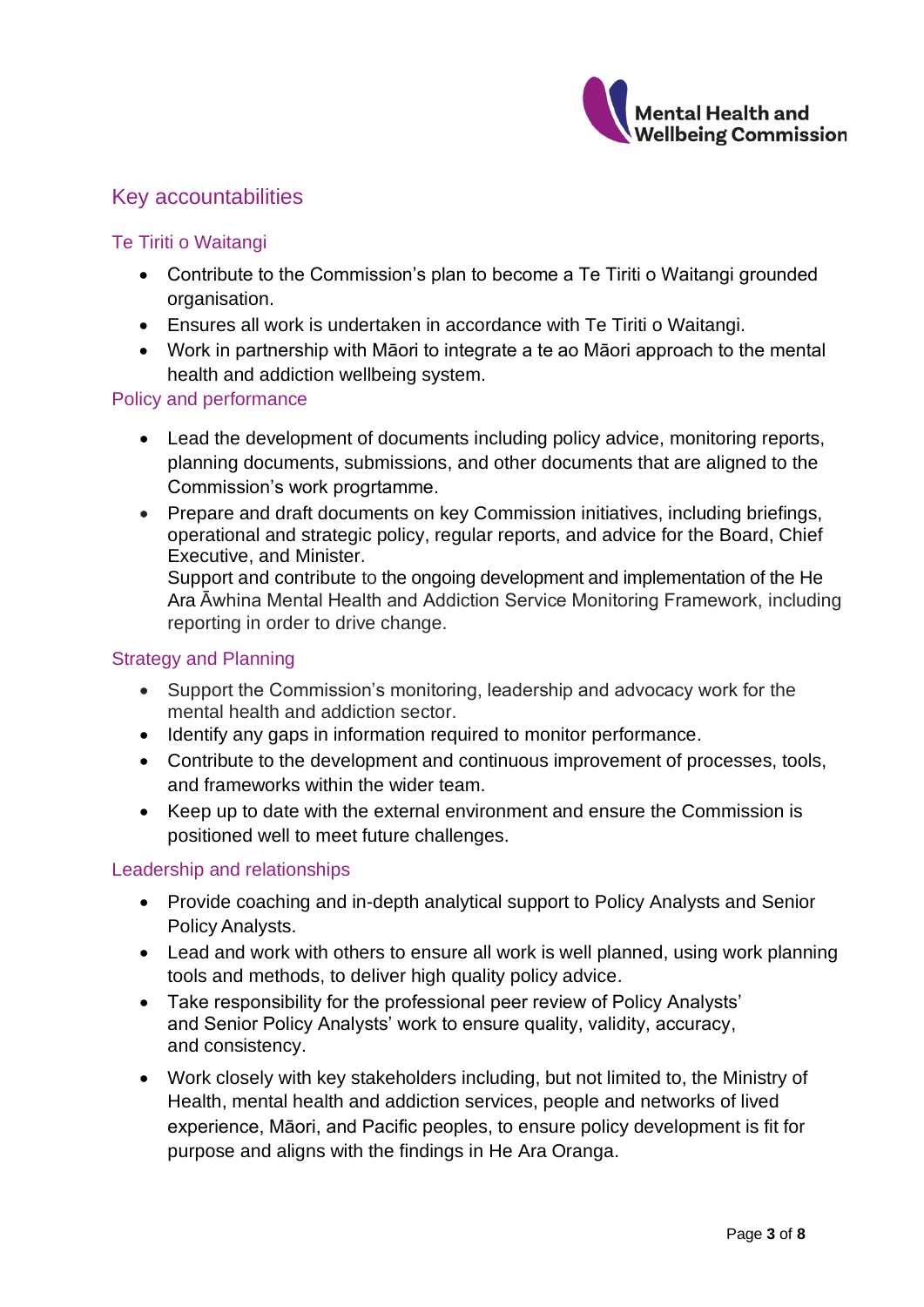

• Build collaborative and positive relationships across the team, Ministry of Health, and other external stakeholders.

#### Key relationships

| <b>Internal</b>              | <b>External</b>                                      |
|------------------------------|------------------------------------------------------|
| <b>Commission colleagues</b> | Ministry of Health                                   |
|                              | Providers of mental health and addiction<br>services |
|                              | Other government agencies                            |
|                              | Research organisations                               |
|                              |                                                      |

#### Health, safety and wellbeing

At the Mental Health and Wellbeing Commission we expect all of our people to:

- Help maintain a safe working environment within the Commission by complying with and supporting all health and safety policies, guidelines and initiatives.
- Know what to do in the event of an emergency or if a health and safety incident or near miss occurs.
- Know how to keep yourself and others safe at work from hazards and risks relevant to your role.

#### Person specification

#### **Essential**

- An understanding of Te Tiriti o Waitangi, tikanga Māori tikanga and te ao Māori or a strong desire to develop your experience in this area.
- Understanding of and commitment to improving equity of outcomes and Māori health.
- Significant experience in policy, strategy, planning or research in health
- Successful experience working with a diverse range of stakeholders and cultural contexts, with knowledge of Maori or Pacific peoples (or both)
- A first-hand experience or strong interest in supporting those who have lived experience and are affected by mental illness, distress, or addiction.
- Extensive experience working strategically and applying critical thinking, as well as sound judgment, in the development of options and provision of proactive, objective and high-quality policy advice, information and analysis.
- Highly developed written and oral communication skills including the ability to quickly identify and clearly express core elements of an issue and communicate clearly and succinctly in a variety of communication settings and styles.
- An appropriate tertiary level professional qualification.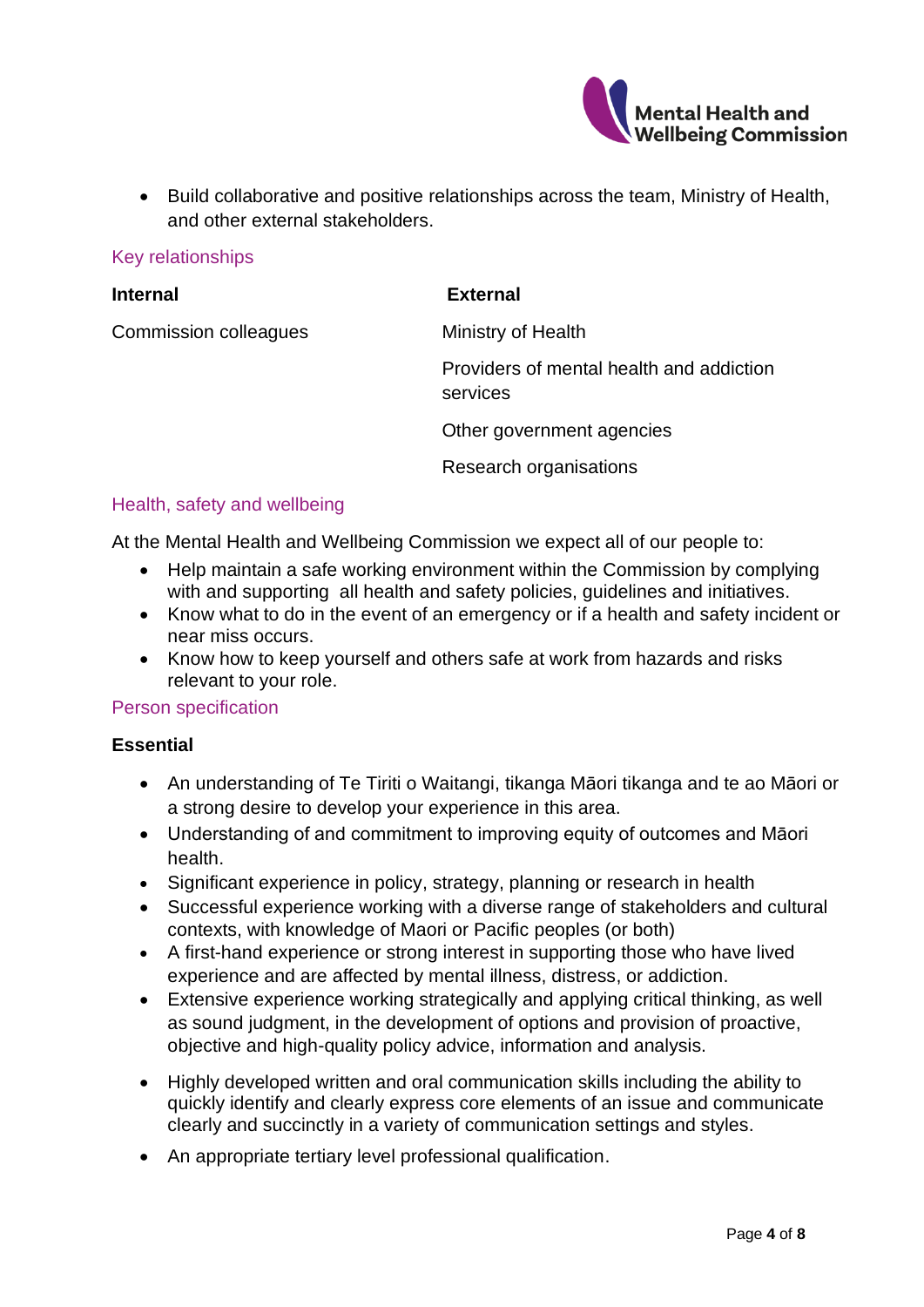

- Experience influencing and leading a range of stakeholders, as well as briefing Ministers, and understanding the political environment and key stakeholders' priorities
- An understanding of public policy and the machinery of Government, with a demonstrated knowledge of political administrative processes and structures.

This position description is intended as an insight to the main tasks and responsibilities required for the role and may be subject to change in consultation with the job holder.

# Diversity and Inclusion

The Commission welcomes and supports people of all gender identities, ages, ethnicities, sexual orientations, disabilities and religions. A requirement of this role is to actively support and promote our diversity and inclusion principles.

| <b>Commitment to</b>                                                                                                                                                                                         | Understands, is committed to, models, develops, and can coach and                                                                                                                                                                                                                                                                                                                                                                                                                                                                                                                                                                                                                                                                                                                                                                                                                                                                       |  |
|--------------------------------------------------------------------------------------------------------------------------------------------------------------------------------------------------------------|-----------------------------------------------------------------------------------------------------------------------------------------------------------------------------------------------------------------------------------------------------------------------------------------------------------------------------------------------------------------------------------------------------------------------------------------------------------------------------------------------------------------------------------------------------------------------------------------------------------------------------------------------------------------------------------------------------------------------------------------------------------------------------------------------------------------------------------------------------------------------------------------------------------------------------------------|--|
| purpose                                                                                                                                                                                                      | mentor others in how to apply to their work:                                                                                                                                                                                                                                                                                                                                                                                                                                                                                                                                                                                                                                                                                                                                                                                                                                                                                            |  |
| Is committed to<br>the<br>organisation's<br>goals and<br>strategies, and<br>understands the<br>socio-political<br>context in which<br>it operates.                                                           | MHWC vision, mission & values including a vision of system<br>transformation for mental health, addiction, and wellbeing<br>Te Tiriti o Waitangi and a meaningful partnership with Māori as<br>$\bullet$<br>tangata whenua<br>Our relationships with priority groups and populations, and those<br>$\bullet$<br>with lived experience of mental distress and addiction<br>Mental Health & Wellbeing Commission Act 2020<br>$\bullet$<br>MHWC Code of Conduct and public service values<br>$\bullet$<br>MHWC strategies, plans and operating model<br>$\bullet$                                                                                                                                                                                                                                                                                                                                                                          |  |
| Te ao Māori<br>Has the skills,<br>understanding<br>and confidence<br>to work in true<br>Te Tiriti o<br>Waitangi<br>partnership with<br>Māori, as set<br>out in the Te<br>Arawhiti<br>capability<br>framework | Has knowledge and understanding of te Tiriti o Waitangi and<br>$\bullet$<br>New Zealand history, and how this impacts our mahi<br>Understands racial equity and institutional racism<br>$\bullet$<br>Uses a broad understanding of Māori values, knowledge and<br>$\bullet$<br>culture to inform our work<br>Incorporates Māori concepts and values into planning and<br>$\bullet$<br>implementation approaches<br>Understands the Commission's Te Tiriti o Waitangi Workplan and<br>$\bullet$<br>is committed to playing an active part in its implementation<br>Has an understanding of tikanga/kawa and is confident in<br>$\bullet$<br>situations where tikanga is observed<br>Participates willingly in Māori cultural events such as<br>$\bullet$<br>pōhiri/pōwhiri, mihi whakatau, Matariki, Māori Language week<br>Has basic te reo Māori and a commitment to further development<br>Uses correct pronunciation of te reo Māori |  |

## Key Capabilities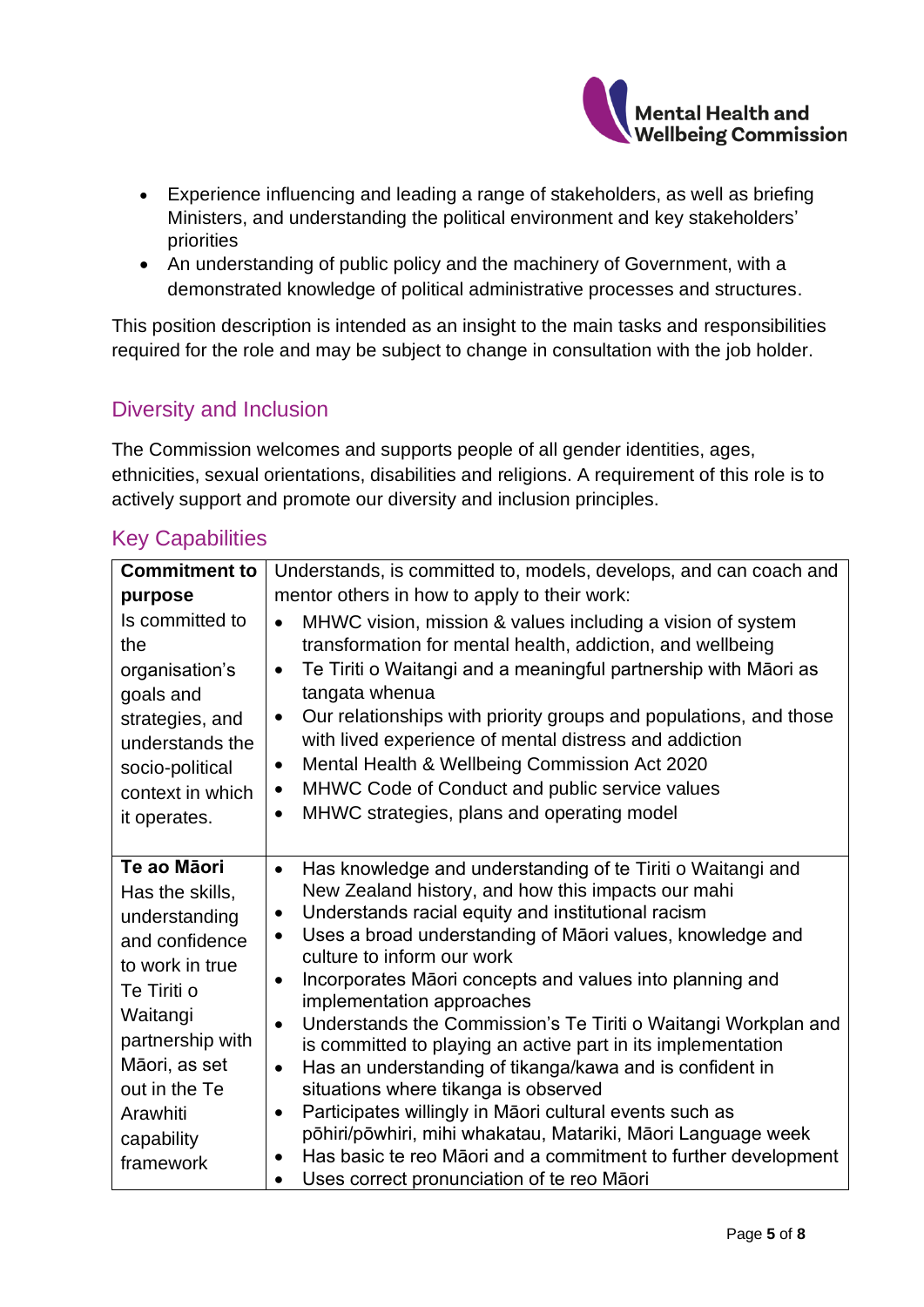

|                      | Is committed to developing skills and understanding in the core<br>$\bullet$      |
|----------------------|-----------------------------------------------------------------------------------|
|                      | competency areas of the Te Arawhiti capability framework*                         |
|                      | Leads and builds project/work teams to ensure our work                            |
|                      | incorporates Māori concepts and frameworks                                        |
|                      | Seeks input from and stays connected with the Chief Advisor                       |
|                      | Māori and Ngā Ringa Raupu                                                         |
| <b>Collaboration</b> | Strategises about where and how to exert influence in line with<br>$\bullet$      |
| <b>Builds and</b>    | organisational priorities and stakeholder management plans                        |
| maintains highly     | Understands and leads processes to develop networks and<br>$\bullet$              |
| effective            | partnerships with key stakeholder groups                                          |
| working              | Identifies and fosters collaborative external relationships that can<br>$\bullet$ |
| relationships        | influence and progress the organisation's strategic objectives                    |
|                      | Prepares for engagements by considering a range of information                    |
| with                 | and options, and how best to genuinely engage with                                |
| stakeholders         | stakeholders and partners                                                         |
| and partners         | Has an open attitude and sufficient awareness of self and others<br>$\bullet$     |
|                      | to value other worldviews, and develop cultural skills and                        |
|                      | communication styles adapted for different individuals and                        |
|                      | groups                                                                            |
|                      | Models, mentors and confers with others on how to best engage                     |
|                      | Engages widely and works to reach alignment with groups who<br>$\bullet$          |
|                      | have different perspectives                                                       |
|                      | Is seen, visible and accessible                                                   |
|                      | Actively listens to people, assesses how they are reacting, and                   |
|                      | adapts communication accordingly                                                  |
|                      | Builds culturally-informed partnerships with Māori taking the time<br>$\bullet$   |
|                      | to earn their respect                                                             |
|                      | Builds culturally-informed partnerships with other priority                       |
|                      | population groups taking the time to earn their respect                           |
| <b>Teamwork</b>      | Demonstrates collective accountability and support for<br>$\bullet$               |
| <b>Builds and</b>    | Leadership Team decisions                                                         |
| maintains highly     | Models the organisation's values                                                  |
| effective            | Builds, models and leads a collaborative work culture of respect<br>$\bullet$     |
| working              | and understanding                                                                 |
| relationships        | Values individual and cultural differences and actively promotes<br>$\bullet$     |
| with colleagues      | inclusive approaches for all ages, genders, sexual orientations,                  |
| within the           | and backgrounds                                                                   |
| Commission           | Encourages and supports others to share knowledge, skills,<br>$\bullet$           |
|                      | information and perspectives                                                      |
|                      | Recognises that in a small organisation everyone must be an<br>$\bullet$          |
|                      | active and co-operative team member that contributes readily                      |
|                      | when team efforts are needed                                                      |
|                      | Takes responsibility for their own work behaviours, outputs and<br>decisions      |
|                      |                                                                                   |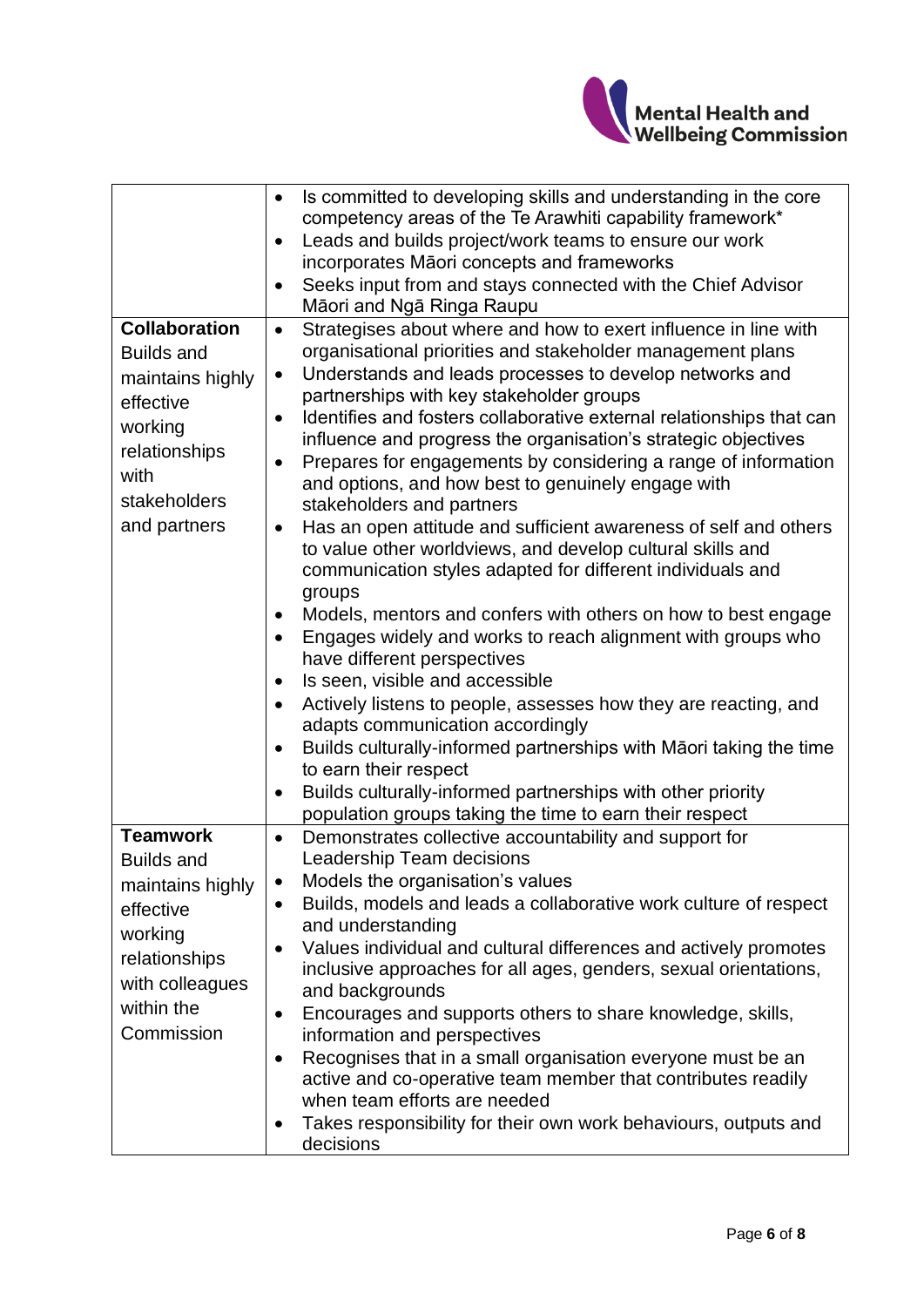

|                             | Demonstrates resilience, adapts to changing circumstances, and<br>$\bullet$                                                 |
|-----------------------------|-----------------------------------------------------------------------------------------------------------------------------|
|                             | seeks help when under pressure                                                                                              |
|                             | Models clear, honest conversations that respect different points                                                            |
|                             | of view and facilitates the prevention and/or resolution of conflict                                                        |
|                             | while preserving working relationships                                                                                      |
| Impact &                    | Thinks strategically at a wider system level and sees MH&W<br>$\bullet$                                                     |
| advocacy                    | issues through a range of lenses and stakeholder perspectives<br>Challenges the system's status quo and progresses thinking |
| Is committed to             | $\bullet$<br>across the area of the sector in which they work                                                               |
| creating system             | Develops and implements longer-term concepts and strategies<br>$\bullet$                                                    |
| transformation              | that will have a significant impact on the system                                                                           |
| and                         | Aligns their work with the organisation's strategic objectives<br>$\bullet$                                                 |
| understands                 | Keeps an open mind, listens to and hears peer review and other                                                              |
| how to prioritise           | feedback                                                                                                                    |
| for greatest                | Effectively navigates through complex political situations<br>$\bullet$                                                     |
| impact                      | Understands that a small organisation cannot do everything and<br>$\bullet$                                                 |
|                             | works with others to prioritise work programmes for the greatest                                                            |
|                             | impact                                                                                                                      |
|                             | Uses evidence and data to inform decisions and persuade others                                                              |
|                             | Models and leads a work culture of innovation, curiosity and<br>$\bullet$                                                   |
|                             | constant learning                                                                                                           |
|                             | Models and leads a continuous improvement culture across the                                                                |
|                             | organisation                                                                                                                |
|                             |                                                                                                                             |
| <b>Delivering</b>           | Demonstrates drive, ambition, optimism and a delivery focus;<br>$\bullet$                                                   |
| results                     | makes things happen and achieves ambitious outcomes                                                                         |
| Sets objectives,            | Contributes to organisation strategic planning<br>$\bullet$                                                                 |
| plans and                   | Develops programme/project/engagement plans that are aligned<br>$\bullet$                                                   |
|                             | to strategic objectives, that identify work priorities, and take a                                                          |
| organises<br>activities and | strong evidence-based approach to planning and decision-                                                                    |
|                             | making                                                                                                                      |
| resources to                | Works at the right level and on the right things; delivers on their<br>$\bullet$                                            |
| achieve results             | short-term and long-term objectives                                                                                         |
|                             | Adapts workflows and deployment of resources to meet<br>$\bullet$                                                           |
|                             | changing demands and priorities, whilst sustaining performance                                                              |
|                             | on programme/project plans                                                                                                  |
|                             | Utilises appropriate management information systems                                                                         |
|                             | Meets performance objectives, standards, and measures of<br>success                                                         |
|                             | Communicates so all staff can see how their work on                                                                         |
|                             | projects/programmes contributes to the success of the                                                                       |
|                             | organisation                                                                                                                |
|                             | Supports colleagues in their work by providing technical                                                                    |
|                             | input/advice, feedback and peer review                                                                                      |
|                             | Contributes to individuals' development and learning plans with<br>$\bullet$                                                |